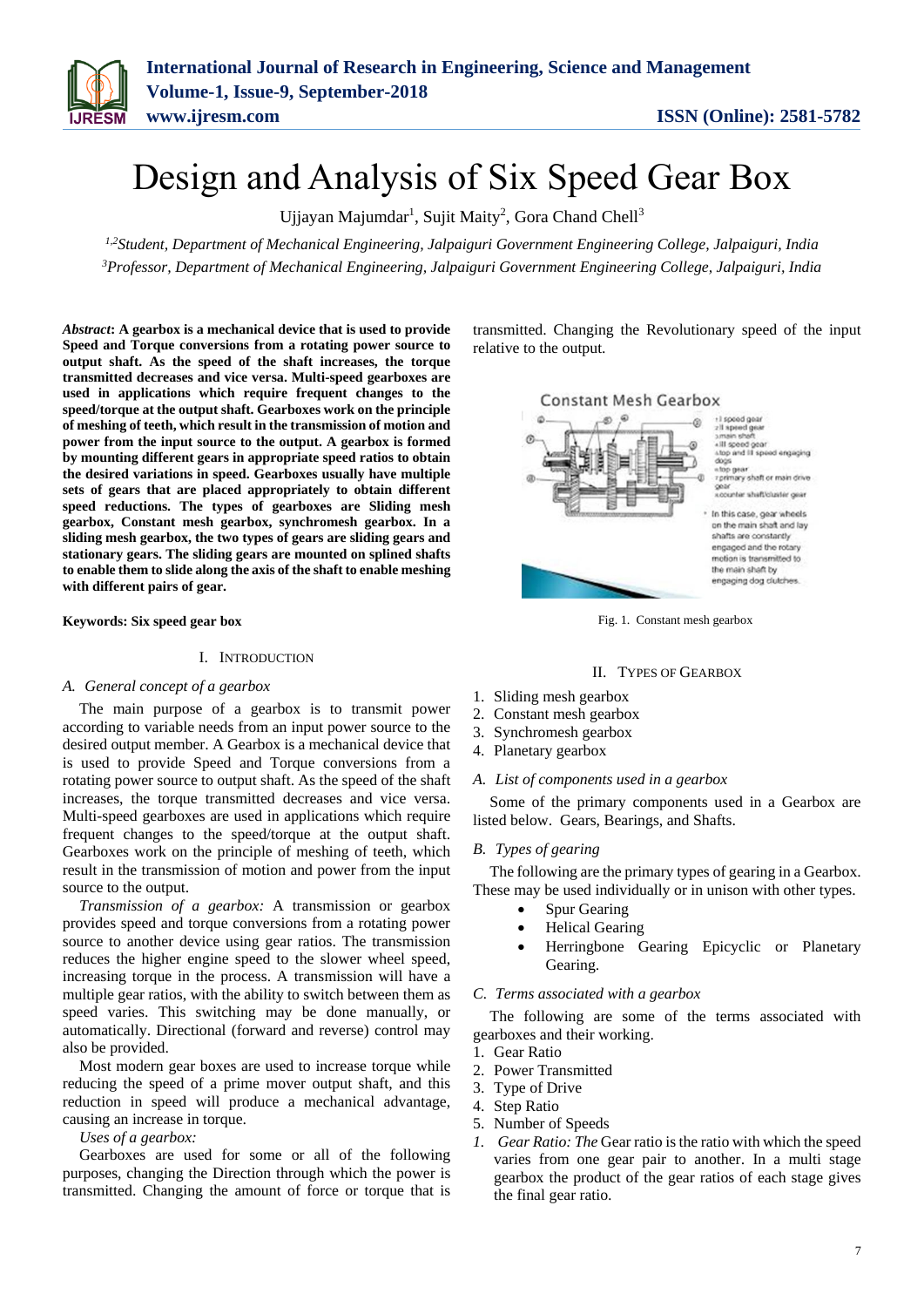

2. *Power Transmitted:* Power transmitted is the total power transmitted by the gearbox through its gears from the input shaft to the output shaft taking into account the losses due to efficiency and other factors. Generally the power transmitted at the output shaft is lower than the power received at the input shaft. In British English, the term transmission refers to the whole drive train. But in American English the term refers more specifically to the gear box alone. A gearbox uses gears and gears trains to provide speed and torque conversions from a rotating power source to another device.

Conventional gear/belt transmissions are not the only mechanism for speed or torque adaptations. Alternative mechanisms include torque converters and power transmission (e.g. diesel-electric transmission and hydraulic drive system). Hybrid configurations also exits. Automatic transmissions use a valve body to shift gears using fluid pressures in conjunctions with an ECM.

3. *Type of drive:* This is used to denote the type of gearing and the types of contact between the gears in a gearbox. Some types are Epicyclical Drive, Synchromesh Drive, etc.

#### III. OVERVIEW AND PRINCIPLES OF COMPONENTS USED

Gears are used to transmit power between shafts rotating at different speeds. Gears are widely used in applications which require high load carrying capacity, high efficiency and no slip between the meshing shafts.

Spur gears are gears which have vertical upright teeth perpendicular to the radial axis of the Gear wheel. The following figure illustrates the terms and notations associated with a spur gear.

Spur Gears are used to transmit power and motion between parallel axes or shafts. The gear types available for spur gear vary in terms of their module, metric gears, pinion gears, racks, internal and cluster gears etc. The Gears mesh or mate with teeth of very specific geometry. If the teeth are not cut to the required level of accuracy, the teeth may interfere with each other's movements and cause jamming or locking.

#### *A. Some terms associated with spur gears*

Module is the ratio of pitch circle diameter in mm to the number of teeth in the same gear.

Pitch is a measure of the tooth spacing and is expressed in several ways.

*Circular Pitch pc:* It is a direct measure of the distance from one tooth center to the adjacent tooth center. It is one of the most widely used terms in gearing.

*Diameter Pitch pd:* The ratio of number of teeth to the pitch circle diameter in inches is called the diameter pitch.



Fig. 2. Spur gear

The angle between the line of force between meshing teeth and the tangent to the pitch circle at the point of mesh is the pressure angle.

Gears must have the same module and pressure angle to mesh without interference.

## *B. Bearings*

Bearings as the name suggests are components that are used to carry load and at the same time permit constrained relative motion of the loading member. There are a number of types of bearings. Some of them are listed below-

1. Roller Bearings

2. Ball Bearings

Ball bearings are used to provide smooth, low friction motion in rotary applications. Ball bearings include Radial ball bearings (Deep Groove and Angular Contact) and thrust ball bearings. Radial ball bearings are designed to carry both radial and axial loads, while thrust bearings are for axial loads only. Radial or Deep Groove Ball Bearings consist of an inner ring, an outer ring, balls and sometimes a cage to contain and separate the balls. These bearings are designed to permit rotational motion of one ring relative to other but do not allow axial movement. These bearings in order to function properly are assembled with a thrust load (Pre-loaded). Similar applications are used for roller bearings, where in place of a ball, rollers are used.

# *C. Shafts*

Shafts are the members of the gearbox that transmit the rotary motion of the gears to subsequent stages and also transmit power from one stage to the other. They are also the members on which the gears are mounted .The shafts are coupled to the bearings to enable the shafts to rotate without much friction. In a gearbox, two types of shafts are primarily used, keyed shafts and Splined shafts.

Splined Shaft are the shafts in which splines are cut to enable the gears which have an opposite mating spline cut into them to transmit rotational motion from the gear through the shaft without causing slip. The splines are cut to enable the axial movement of sliding of the gears on the shaft while executing rotational motion without slip.

## *D. Keyway*

They are the shafts in which a keyway is machined so as to enable a gear to be mounted to the said shaft rigidly with the help of a key. In the case of such shafts the gears are rigidly coupled with the shaft and cannot move relative to the shaft.

#### *E. Properties of shaft materials*

- Should have high strength.
- Should have good machinability.
- Should have great heat treatment properties.
- Should have high wear resistant properties.

The material used for ordinary shaft is carbon steel of grades 40C8, 45C8, 50C4 and 50C12.

In this design we have selected the shafts of mild steel and we have kept the key way and spline for the required dimension.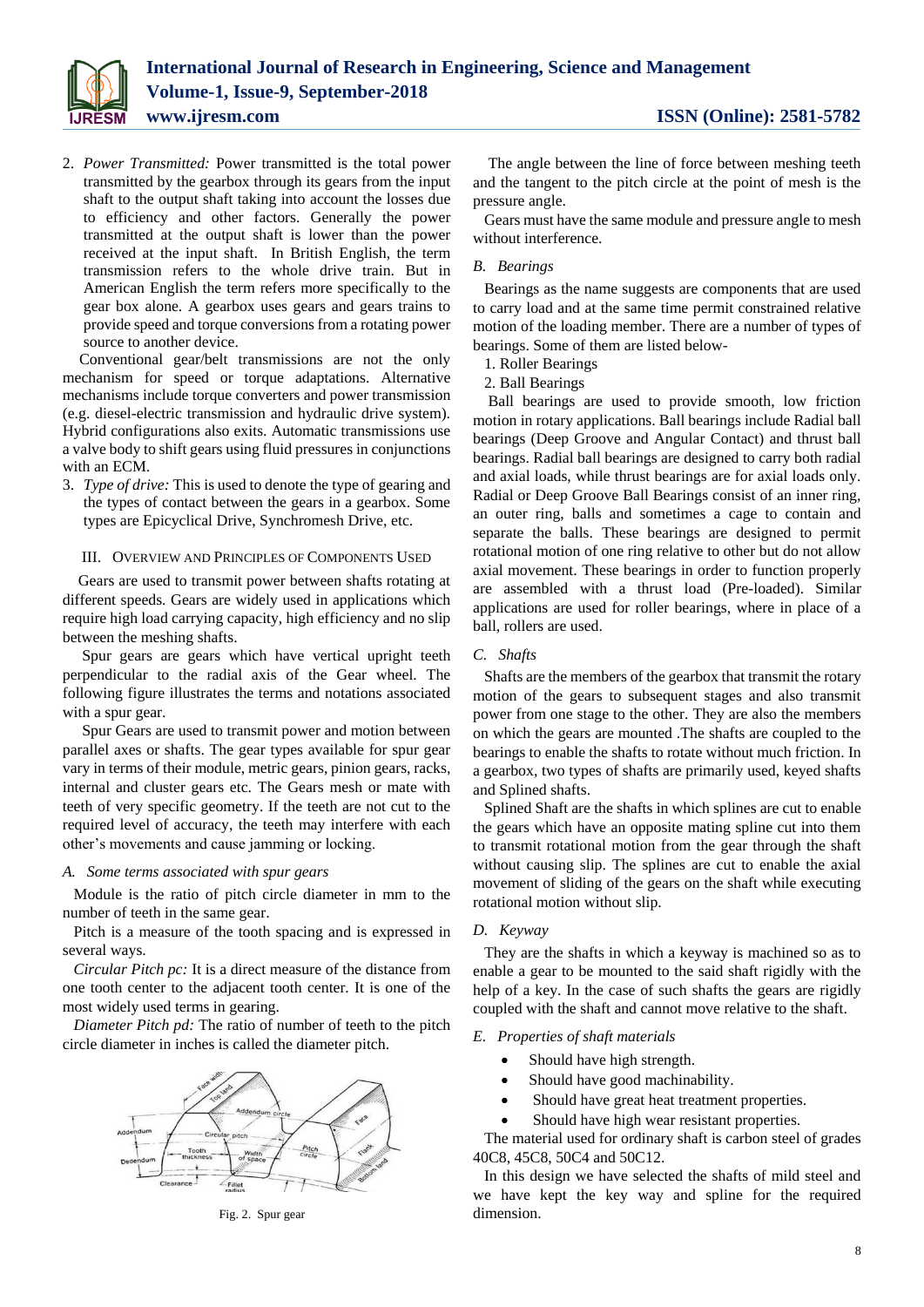



Fig. 3. Design

# IV. DESIGN AND ASSOCIATED CALCULATIONS

There are many ways of approaching the design of a multi speed gearbox. One of the methods is to consider each pair individually and design them accordingly and check if they meet the required design and operating criteria. This method of design is called the Lewis Buckingham method and the gears subjected to the highest loads/stresses/forces are designed since all the remaining gears, designed proportionally will satisfy the required safe operation criterion.

*Initial specifications for the gearbox*

Power transmitted: 2KW Max. Speed: 1400 rpm Min. Speed: 460 rpm

*A. Calculation of progression ratio*  $R_n = 1400/460 = 3.043$ (where  $R_n$  is speed ratio)  $Z=6$  (where Z is the number of spindle speeds)  $\Phi = (R_n)^{1/(z-1)}$  (where φ is the common ratio in GP series)  $\Phi$  = 3.043<sup>1/.5</sup> = 1.2489 Therefore, The nearest standard value of  $\phi = 1.25$ From G.P. series we can say that,  $1400 = a \, (\phi)^{z-1}$ Or,  $1400 = a (1.25)^5$ Or,  $a = 458 = 460$  rpm (approx.) (where a= minimum speed)



Fig. 4. Structural diagram of a six speed gear box

By using the same process we can find the rest of the speeds,  $2<sup>nd</sup> Speed = 460<sup>*</sup>φ = 460<sup>*</sup>1.25 = 575 rpm$ 

 $3<sup>rd</sup> Speed = 460*(1.25)<sup>2</sup> = 718.75 = 720$  rpm (approx.)

 $4<sup>th</sup> Speed = 460*(1.25)<sup>3</sup> = 898.43 = 900$  rpm (approx.)

 $5<sup>th</sup> Speed = 460*(1.25)<sup>4</sup> = 1123.04 = 1120$  rpm (approx.)  $6<sup>th</sup> Speed = 460*(1.25)<sup>5</sup> = 1403.8 = 1400$  rpm (approx.) Therefore, the following set of speeds are: 460, 575, 720, 900, 1120 and 1400.

#### V. RAY DIAGRAMS

There are different patterns of ray diagram for a six speed gearbox, they are of the following types:

- 1. open-type unilateral ray diagram
- 2. open-type bilateral ray diagram
- 3. cross-type unilateral ray diagram

4. cross-type bilateral ray diagram



Fig. 5. Different patterns of ray diagrams



Fig. 6. Ray diagram of six speed gear box

Considering the input and intermediate shaft, as the centre distance of the gears is constant,

Ta + Tb= T<sup>c</sup> + Td………… (1)

(Where  $T_a, T_b, T_c, T_d,$  are the no of teeth in gears  $a, b, c, d$ respectively)

 $N_a/N_b = T_b/T_a = 1400/1400 = 1$ So,  $T_a = T_b$ 

Again,

 $N_d/N_c=T_c/T_d= 720/1400 = 0.514$ …….. (2) Or,  $T_d = T_c / 0.514$ 

Since we are considering  $20^{\circ}$  full depth involutes system, therefore minimum number of teeth  $= 17$ 

Assuming minimum number of teeth used= 20.

 $T_c=20;$ Therefore,  $T_a+T_b = 20+T_d$ Or,  $2T_a = 20 + (20/0.514)$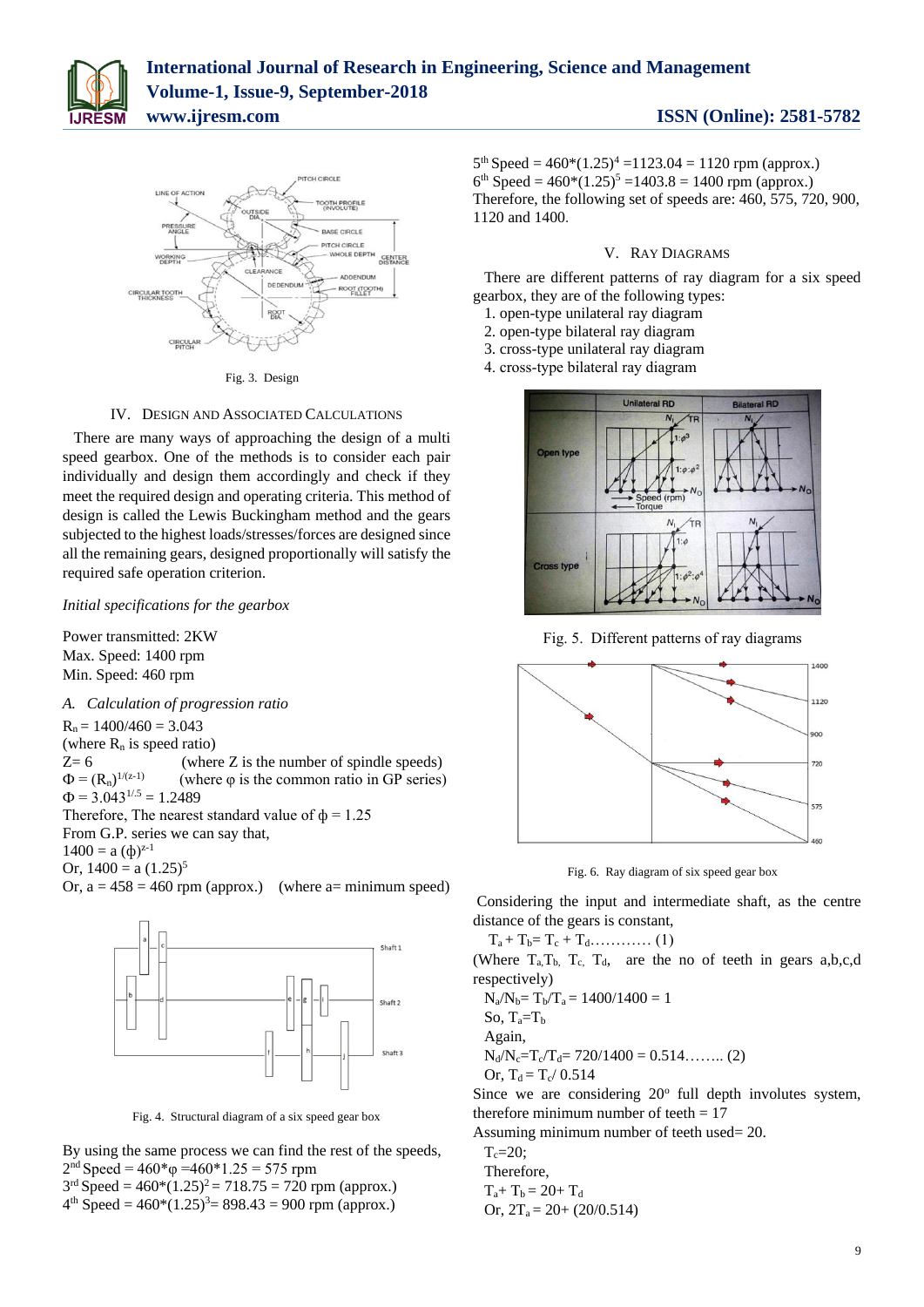

Or,  $2T_a = 20 + 38.9 = 58.9$ Or,  $T_a = 58.9/2 = 29.4$  $T_d = 38.9 = 40$  (approx.) Or,  $T_a = 30$  (approx.), which is equal to  $T_b$ Therefore,  $T_a=30$ ;  $T_b=30$ ;  $T_c=20$ ;  $T_d=40$ . Similarly, considering the intermediate and output shaft  $T_e + T_f = T_g + T_h = T_i + T_j$  (where  $T_e$ ,  $T_f$ ,  $T_g$ ,  $T_h$ ,  $T_i$ ,  $T_i$ , are the no of teeth in gears  $e.f.g.h.i.i$  respectively)  $T_e/T_f = N_f/N_e = 720/720 = 1$  $T_e = T_f$  $T_g/T_h = N_h/N_g = 575/720 = 0.798 = 0.8$ (approx)  $T_i/T_i = N_i/N_i = 450/720 = 0.63$ Assuming the smallest gear teeth  $T_i = 20$ 

Therefore,  $T_i = 31.74 = 32$  (approx.)  $T_e=T_f=26$  $1.8T_h = 52$  or,  $T_h = 28.8 = 30$ 

 $T_e = 0.8T_h = 24$ 

Therefore, the number of teeth of all the gears are respectively as follows:

 $T_a = T_b = T_b = 30$ ,  $T_c = T_i = 20$ ,  $T_d = 40$ ,  $T_e = T_f = 26$ ,  $T_g = 24$ ,  $T_i = 32$ 

# VI. CALCULATION OF MODULE

Now, to calculate the module we are equating  $F_t$  and  $F_{db}$ , Tangential force acting at the point where two gear teeth are meshing,  $F_t = (power * 1000 * C_v) / V$ Here, Velocity factor,  $C_v = 1$ , Pitch line velocity,  $V = \pi DN/60$  (T<sub>i</sub>=32, N<sub>i</sub> =460rpm) Or,  $V = (\pi^*32m^*460)/(60^*1000)$  m/s

[Where, D and N are the diameter and the rpm of gear J]  $= 0.771$  m m/s

or,  $F = (2*1000*1)/0.771$ m

or,  $F_t = 2594.03/m$  N

Now  $C_v = 3/(3+V) = 3/(3+0.771m)$ (for pitch line velocity, V<7.5m/s, ordinary spur gear)

Therefore, The beam strength of the gear tooth,  $F_{db}$ = σ<sub>b</sub>\*C<sub>v</sub>\*m\*b\*Y

Lewis form factor foe  $20^{\circ}$  full depth involutes system, Y= 3.14\*{ 0.154- (0.912/T)}

 $= 3.14*$ { 0.154- (0.912/20)}

 $= 0.340$ 

Therefore, equating  $F_{db}$  and  $F_t$ , we get: 2594.03/m = (350\*3\*m\*10m\*0.340)/(3+0.771m) or,  $2594.03/m = 3570m^2/(3+0.771m)$ or,  $7782.09 + 1999.99m = 3750m^3$ or,  $3750m^3 - 1999.99m - 7782.09 = 0$ or,  $m = 1.44$ ;  $-0.72$ ;  $-0.72$ We will consider the value of m to be  $1.5$ mm = 1.5mm(approx.)

Therefore,  $b = 10<sup>*</sup>m = 10<sup>*</sup>1.5 = 15mm$ 

# VII. CALCULATION OF CENTER DISTANCE

 $a1 = (Tc + Td)*m/2$ 

(a1 is the center distance between the shaft 1 and shaft2) (3)

 $= (20+40)*1.5/2$ 

 $=45$ mm

 $a2 = (Tg + Th)*m/2$  (a2 is the center distance between the shaft2 and shaft3) =  $(24 + 30)*1.5/2 = 40.5$ mm (Here a1 and a2 are the centre distance between the 3 shafts respectively)  $Ft = 2594.03/m$  (m = 1.5mm)  $Ft = 1729.35N$ Now, assuming the length of the shaft  $(L) = 265$ mm Force acting along the pressure line,  $Fn = Ft/cos20o =$ 1840.33N (Since we are considering 20o involutes teeth) Therefore, Bending Moment of the shaft due to  $Fn = Fn*L/4$ Or, Bending Moment (BM) = 1840.33\*265/4 = 121922.249N-mm Now, we are considering maximum permissible shear stress (τ) to be 55N/mm2  $Te = (BM2 + T2)1/2$ where  $T=$  Torque acting on the gears  $= (121922.2492 + 41.512)1/2$ T=P\*60/ (2πN) [TAKING N=460rpm] =121.922\*103 N-mm Te= equivalent twisting moment T=  $16Te/(3.14*d3)$ Or,  $d3 = (16*121.922*103)/3.14*55$ Or,  $d = 22.43$  mm =  $25$ mm (approx.)

(Where d is the bore diameter of the shaft)

# VIII. SELECTION OF BEARING

Series 6305, Deep groove ball bearing, is used as it meets the requirements for the loading capacity and service life. We can get the values from the table given below,



Specification for the above mentioned bearing are as follows:

- 1. Bore diameter= 25mm
- 2. Outside diameter= 62mm
- 3. Width=17mm
- 4. Basic static capacity= 11.4kN
- 5. Basic dynamic capacity= 22.56kN.